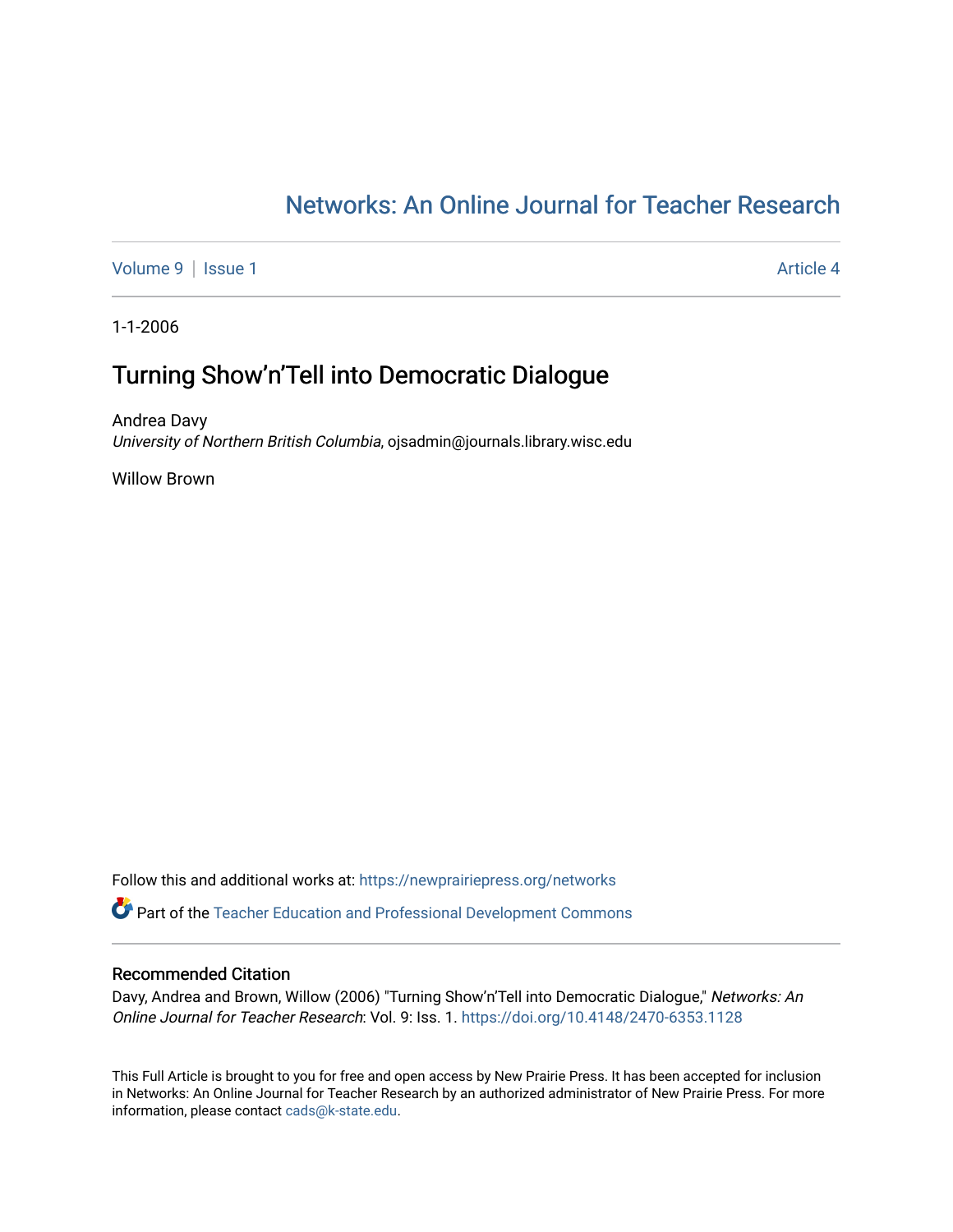

# **Turning Show'n'Tell into Democratic Dialogue**

### **Andrea Davy**

University of Northern British Columbia

### **Willow Brown**

Assistant Professor, Education Program University of Northern British Columbia

Two years ago I was fortunate enough to participate in a Summer Institute on Education and Democracy at the University of Manitoba, Canada. This intense two week study allowed me to reflect deeply on what I believe it means to be an educated person, how I define democracy, and how I frame and pursue the living of a good life for myself and my students. By the time I returned to my classroom in the fall, the philosophical issues of education, democracy, and living the good life were at the forefront of my mind and became the foundational thoughts for how I approached teaching.

Thus, my thesis research design centered on the integration of democratic theory with my teaching practice, and its implementation in the routines of my French Immersion Grade One class. With both language development and the fostering of a more democratic classroom community in mind, I initiated an action research study. This method of inquiry provided direction for the design, implementation, and refinement of an alternative to the traditional primary Show'n'Tell routine, a new routine that I named Nos histoires, or Our Stories.

In this paper, I summarize the study, beginning with brief descriptions of the innovation, Nos histoires, the purpose of the study, and the research method. I share the action research

process and my reflections using Brown's (2004) meaning-making model of action research, the learning circle, as an organizing framework. The four stages of this model, Wholeness, Awareness, Meaning, and Commitment, are used as headings to report stages of the study. This framework helped me align a series of actions with an overall purpose, and integrate objective knowledge from several lines of research with my own classroom experience and beliefs. The learning circle also helped me gain reflective skills for framing other educational problems and designing creative solutions. A careful description of the way my work was guided by this framework may help other teachers adapt the process for themselves.

The paper is written in the first person, because I, Andrea Davy, am the teacher who conducted the action research in my classroom. However, throughout the study, my thesis supervisor, Willow Brown, has been my guide. Together we have refined and elaborated our understandings of literacy development, democratic practice, and action research processes, and both of us have played an active role in the work of writing and revision for publication. This paper contains, in the spirit of social constructivist learning, our coconstructed insights.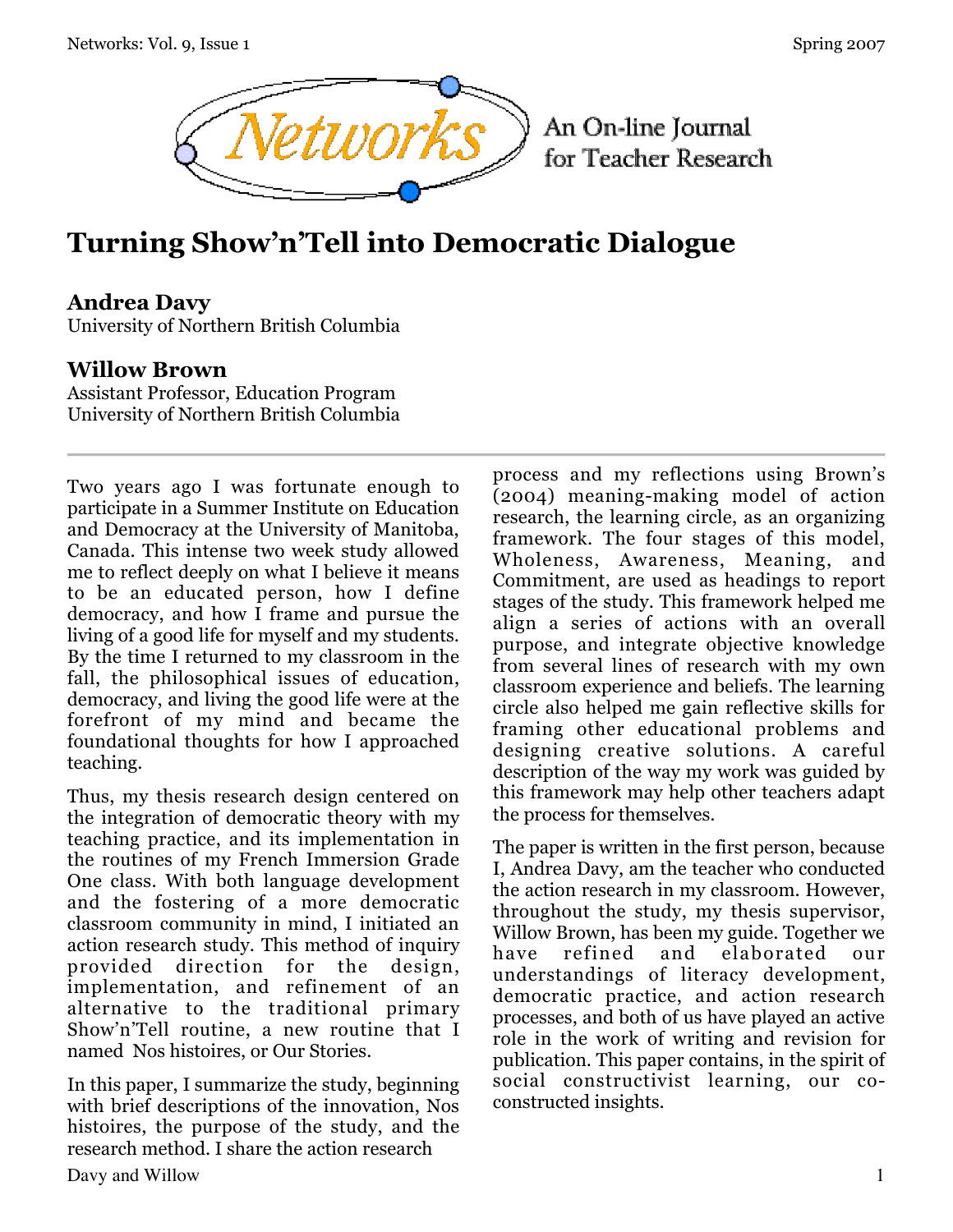# **The Innovation: Nos histoires**

As a Grade One French Immersion teacher, I examined the routines I had been planning and leading throughout the school day, in light of the reading I had been doing on democratic dialogue and the good life. I discovered I was dissatisfied with the Show'n'Tell time. In typical primary classrooms, Show'n'Tell is a question and answer routine that occurs when each student has a turn to share an object they have brought from home. The presenting student shares a few sentences about the object, for example, "This is my doll. I got her for my birthday. Her name is Polly." Then the several students in the class may put up their hands to ask the presenter a question about the object. Usually the questions demand the same information that was already provided in the sharing presentation, for example, "Who gave it to you?", or students made a comment, "I like her dress." The doll is passed around and Show'n'Tell is over. I was unhappy with this routine because my observations of repetitive questioning indicated that students were not listening to each other carefully. In addition, when a student showed his or her object, or when students asked questions, they seemed to be interacting with me, the teacher, more than with each other. I wanted to encourage authentic French language practice while at the same time removing myself from the dialogue in order to encourage students to truly engage in discourse with one another. I wanted to see children speaking and listening to one another without the aid of an adult. This is how Nos histoires came to be.

Davy and Willow 2 The challenge in designing Nos histoires was to create a routine that was not promoted as one student's day to share, which I saw as undermining the ideal of equality, due to the presenter having more opportunity to speak than other students. A student was appointed each day as the storyteller and leader. Parents were asked to help their child prepare a story of personal interest, which often revolved around family life. The students and I sat in a circle on the carpet; the leader would begin the routine by sharing his or her story and then moderate the subsequent discussion by choosing other speakers. Other class members could volunteer

similar stories or ask questions to build meaning. Children were encouraged to speak directly to one another.

#### **Purpose for a Study of Nos histoires**

The purpose of this study was to see if the design and implementation of a new routine, Nos histoires, would increase proficiency in the French language, enhance student interactions for the purpose of scaffolding knowledge among peers, and provide a space for practicing democratic principles of dialogue. A reading of the literature suggested that the act of storytelling is a powerful learning tool that involves the collaboration process and the construction of meaning while making connections between their own stories and those of their peers (Booth & Barton, 2000; Donoahue, 2001; Michaels & Cazden, 1986; Senehi, 2004; Wells, 1986). It was my hope that in structuring a classroom routine whereby students had the opportunity to share their personal narratives on a daily basis, students would not only use more French in the classroom, but they would also increase their awareness of how to participate in a community by listening and responding to information provided by their peers.

# **Research Method**

In this section, I justify my choice of action research method, and then provide an overview of the process, including methods of data collection and analysis, and problem solving steps that occurred within cycles of action and reflection. The section concludes with notes about the classroom context.

#### **Action Research: Teacher as Listener and Learner**

Teaching is a profession. Professional practice implies scholarly pursuit: on the job action guided by research, evidence, sound theory, and a commitment to learning (Holly, Arhar, & Kasten, 2005). Professional "learning involves critically reflective practice in which we question our assumptions and personal experiences, and we inquire into the perspectives of students, colleagues, the social context, and the literature" (p. 11). When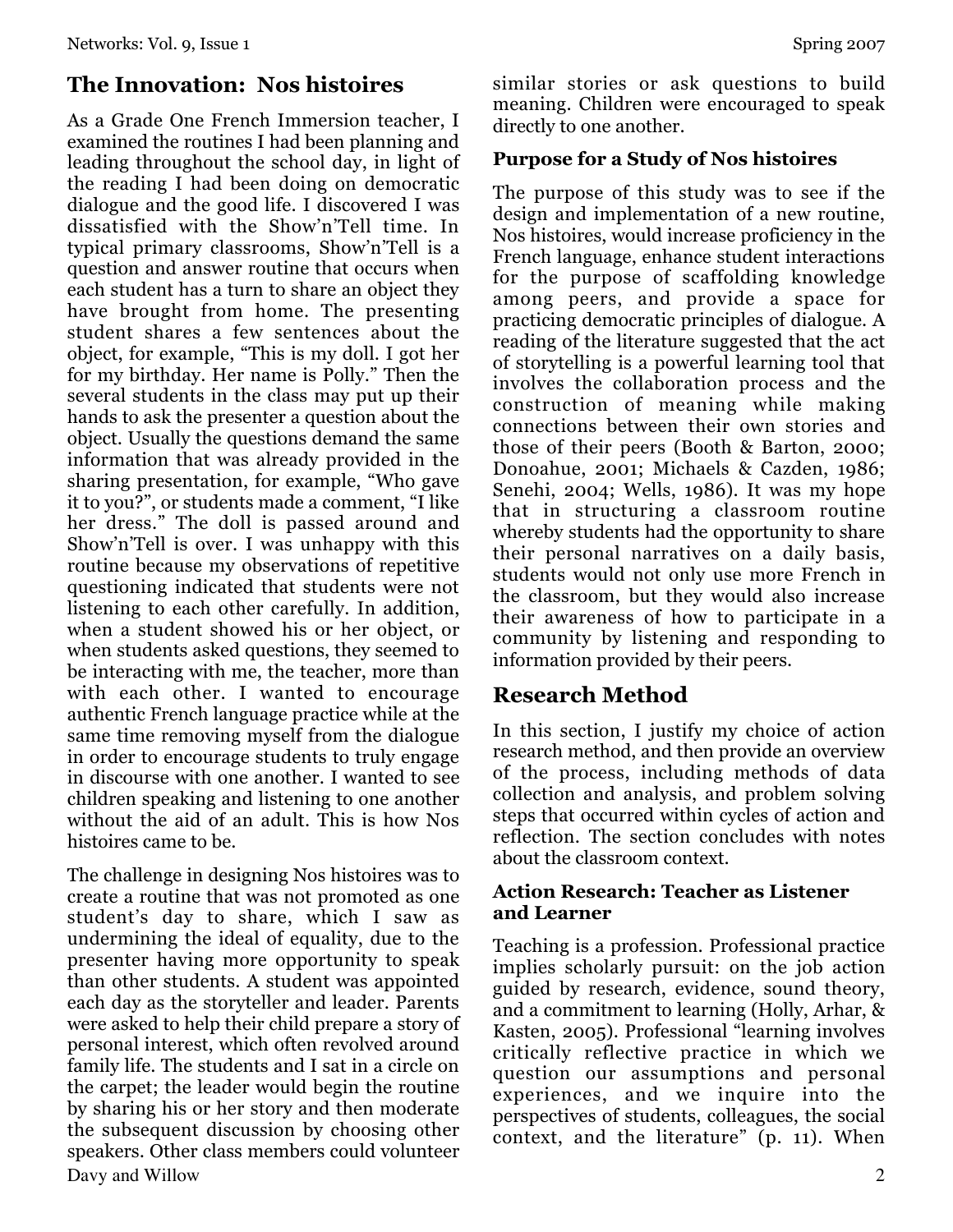teachers are listening and observing, they are equipped to modify their practices according to a broader vision.

Classroom action research is an appropriate method for a study concerned with improving classroom practice because change or educational reform, should start within the activity system, that is, within classrooms, schools, or districts (Wells, 2000). It is "important to encourage the participants in these local communities to become agents of change by trying to improve the activity systems in which their development takes place" (p. 60). Teacher researchers reflect on their practice, systematically make changes, and as a result are continually in the process of improving their practices, which, according to Cazden (1988), are the most precious classroom resources.

Thus action research was chosen as an appropriate method for this study, with its emphasis on aligning language-learning practices with an expanded, more democratic vision of teaching and of classroom life. Brown's (2004) meaning-making model of action research, the learning circle, provided a series of steps to guide the inquiry process further. Briefly, this approach was a guide for integrating the objective, theoretical knowledge of the literature with the data as I interpreted it through the lens of my own professional experiences, beliefs, and values. The promise of this model was that the research process would lead to well-justified change in teaching practices, sustained over time by the internal commitment of the teacher. Further, the meaning-making approach of this model was coherent with the meaning-making inherent in Nos histoires: I saw both as practices that would increase participation and agency by validating subjective perspectives and unique voices. As students found their voices in my classroom, this research method would provide me with an opportunity to clarify my own professional voice and contribute to the body of educational knowledge.

# **Overview of the Research Process**

The Wholeness stage of the learning circle (Brown, 2004) involved exploring related literature to develop a personal vision of the ideal, and framing the problem and research questions as an attempt to move toward that vision. As I began to design the innovation, Nos histoires, I drew on the literature to identify ideals that would define my vision of a routine with the potential to facilitate development of the good life in the classroom. I added a list of responsibilities of both teacher and student, in order to visualize a successful session of Nos histoires by translating democratic and language acquisition theories into observable behaviour.

Awareness involved collecting data, primarily student responses, and included ongoing assessment and revision of the developing innovation to move it toward my original vision. This stage began with the implementation of the Nos histoires routine in the third week of school; Nos histories were shared each morning for ten to twenty minutes and continued into December; this enabled three months of data collection. Approximately twice a week students continued the storytelling activity with a free writing journal activity. Data included transcribed videotapes of the Nos histoires routine and a researcher's journal of reflective comments that included notes on problems observed and alterations made to the Nos histoires routine. In this stage I became more aware of the effects of the innovation, as well as of its developing success in terms of my ideals. I realized that many smaller learning circles were taking place within the overall action research process. I wondered about issues, such as showing objects, splitting up the class into smaller groups, and whether or not to interrupt students. I returned to my ideals as the guidepost for my problem solving, which emphasized the importance of beginning a cycle of inquiry with Wholeness.

In the Meaning stage, I reviewed the videotapes several times in search of categories and patterns. I made a tally of conversations in English and French, and noted the number of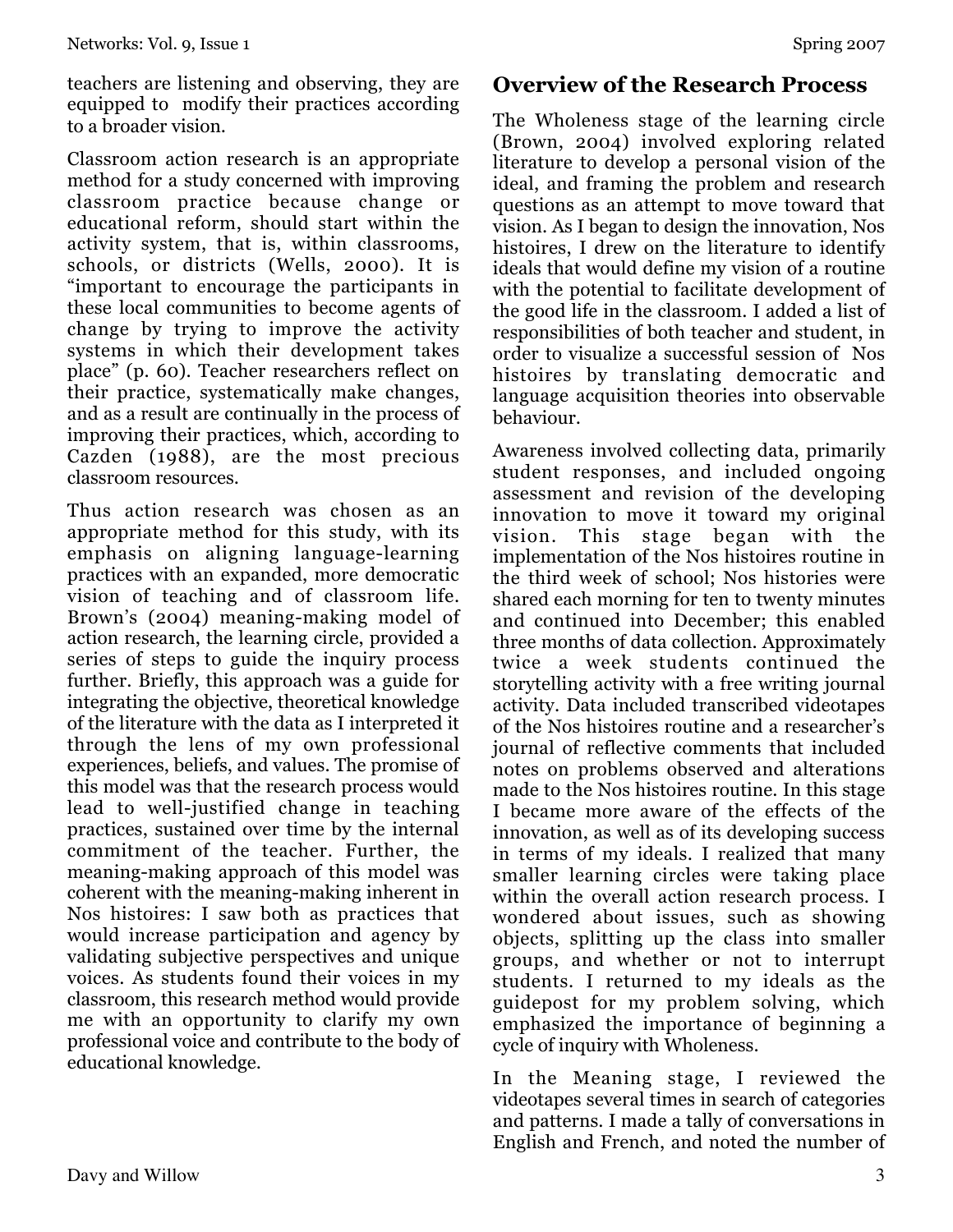student interactions as well as the quality of dialogue in response to a story. Studentinitiated conversations, as defined by Whitmore (1997), include interactions where a student begins a new topic, a topic is developed into an extended conversation, and the conversation draws in other students. Thus, an interaction was identified if a student asked a question regarding the story, a student made a comment that showed meaning making, or new knowledge was shared.

Finally, in the Commitment stage, I articulated the lasting changes to my educational practice and returned to the vision to identify further inquiries. Publication of this article is part of my commitment to dialogue as it enables me to share my newly developed understandings with teaching colleagues.

#### **The Classroom Context**

The participants in this study consisted of the 22 students in a Grade 1 French Immersion class. I shared teaching duties with another part-time teacher who was not involved in the study. Students in the class ranged in age from five to seven years. There were eight boys and fourteen girls, and the majority of students were Caucasian. Almost all of the students came from two-parent homes with middle class incomes. The French Immersion program is a public school choice offered to families for whom French is not the first language. French Immersion students are educated in French, with the expectation that they will be fluently bilingual by graduation. In this school system, kindergarten students are introduced to the French language and Grade One students are expected to transition from primarily English to primarily French communication over the course of the year.

Of the 22 students, 19 spoke English at home and were learning French at school. One spoke Spanish as his first language and was learning English and French. Two of the students spoke both English and Punjabi at home. All of these students entered my class with very little French knowledge. The children had one year of French language training in kindergarten. Two of the students were beginning school in French for the very first time and so had no extensive prior exposure to the language.

This was my second year teaching Grade 1 in French. Previously, I had taught English as a Second Language (ESL) and English as a Second Dialect (ESD) to students in kindergarten through grade 7 at an inner-city school. It was during these years working with many Aboriginal students that I became interested in storytelling as a learning tool for reading and writing. Another influential experience was the time I had spent transcribing student's dictated stories to practice reading and writing skills and to build confidence in themselves as children capable of sharing what was important to them. As a result of these experiences, I wanted to continue to explore the power of storytelling for second language learners in an immersion setting.

# **The Four Stages of My Learning Circle**

In this section I present research activities in greater detail, within the organizing framework of the learning circle stages (Brown, 2004).

#### **Wholeness: The Literature and the Expanded Ideals**

In the planning stage of the research, I sought to expand my professional vision with pertinent literature. I built upon Fenstermacher's (2000) notion of ideals as the "stars" we want students to reach, and the corresponding goals that are the small, measurable steps we take to reach those stars. I then drew on such topics as the role of language in learning as well as second language acquisition and the structure of classroom discourse. In summary, theorists have emphasized the importance of experiences for constructing knowledge, and of opportunities to share those experiences and make sense of them through language (Bruner, 1966, 1979; Dewey, 1938; Wells, 1986). Teachers can play an important role in helping children transition from the oral discourse used at home to the more formal language used at school (Clay, 1991; Corson, 1988; Michaels and Cazden, 1988). Finally, second language learners are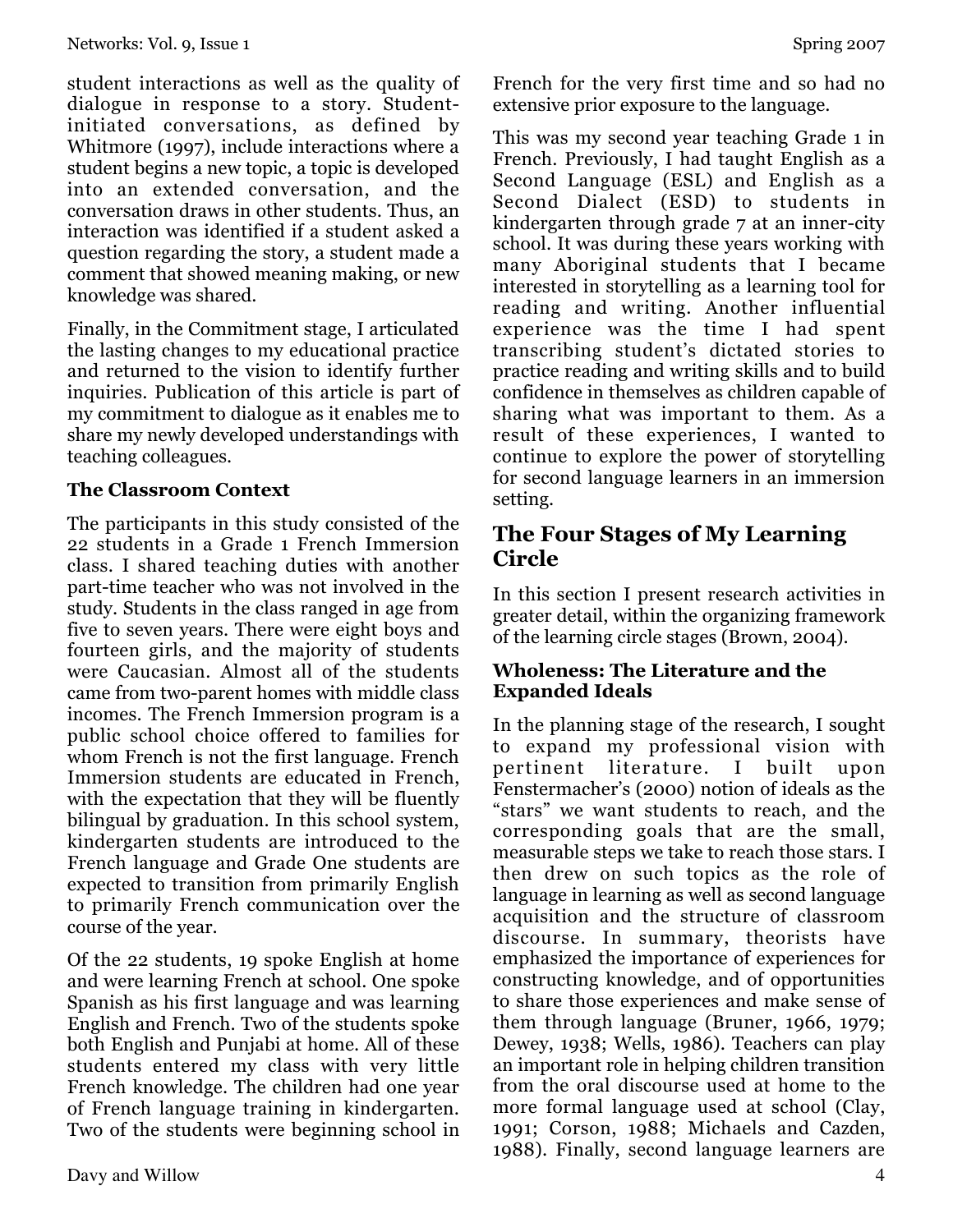likely to benefit from opportunities to tell their own meaningful stories in a new language, if use of the first language as a stepping stone is encouraged (Nunan, 1991), and if their attempts are not overcorrected (Cazden, 1988; Delpit, 1990).

I connected language and democracy literature with a view of dialogue as the talking and listening that takes place within a democratic context where people have equal opportunities to participate (Arendt, 1968; Pitkin & Shumer, 1982; Habermas, 1996). Thus, I wanted to design an approach to classroom discourse that would involve all students in sharing their personal experiences. Senehi (2000) explained that "the ability to tell and understand stories and narrative is probably an innate human capacity….Storytelling is not restrictive by economic class [therefore]…storytelling is a process that is profoundly inclusive" (p. 102- 103). The notion that everyone can participate in the sharing of stories suggested that storytelling would be an excellent process for practicing democratic dialogue. Although I knew that classroom participation would always be somewhat unequal and teachermanaged, I trusted in Gutman's (1996) argument that "an appreciation of basic freedoms and their centrality to human dignity, self-respect and well-being often makes nonideal democracy both apparently and really better than its alternatives" (p. 343).

#### **Awareness and Meaning**

Awareness, the action and data collection stage, blends into Meaning, the interpreting and reflecting stage of Brown's (2004) model of action research. Here I continued to refine the innovation according to my ideals, and I began to analyze all of the data in relation to the research questions for which I began the study. Did I establish a classroom routine based on democratic and sociocultural theory that (a) increased proficiency in the French language, (b) enhanced student interactions for the purpose of scaffolding knowledge among peers, and (c) provided space for practicing democratic principles of dialogue? A summary of observations and interpretations follows, beginning with a section highlighting problemsolving, the inner cycles of action, reflection, and revision. I used these processes to work through difficulties and eventually arrive at a point of satisfaction with the Nos histories routine.

Subsequent sub-sections discuss French language use, children's scaffolding of knowledge for each other, and opportunities for democratic dialogue. The Awareness and Meaning section concludes with discussion of some unexpected insights. Overall, the evidence presented here has caused me to believe that I was successful in establishing an effective routine to address the ideals that I had envisioned.

Problem solving: Action, reflection, and revision. Practical problem-solving is a characteristic of action research (Sagor, 1993). Solutions are achieved over time through cycles of action, reflection, and decision-making for revised action. Nos histoires was a dynamic routine that evolved as I cycled through stages of the learning circle. My journal played an important role in the reflection and decisionmaking process. It was here that I combined my ongoing planning with my long term goals for the class by asking myself questions about what I was doing as a teacher and how the children were responding. I developed a keener sense of awareness of student behaviour and development as I watched videotapes of the sessions.

In this study, the Nos histoires routine was revised in response to several major issues, including the optimum time of day for the routine, the role of objects in sharing, and the size of the sharing group. First, I experimented with having Nos histoires at various times of the day. By the third week, it became routine to begin the day with Nos histoires. An October journal entry documents reasons for the decision:

Today was a good day. I liked starting with Nos histoires. It seemed to set the tone for the rest of the day. It was nice to be able to start the day informally, to chat with one another before getting busy to work. The students seemed to like it, too. This morning they had a wonderful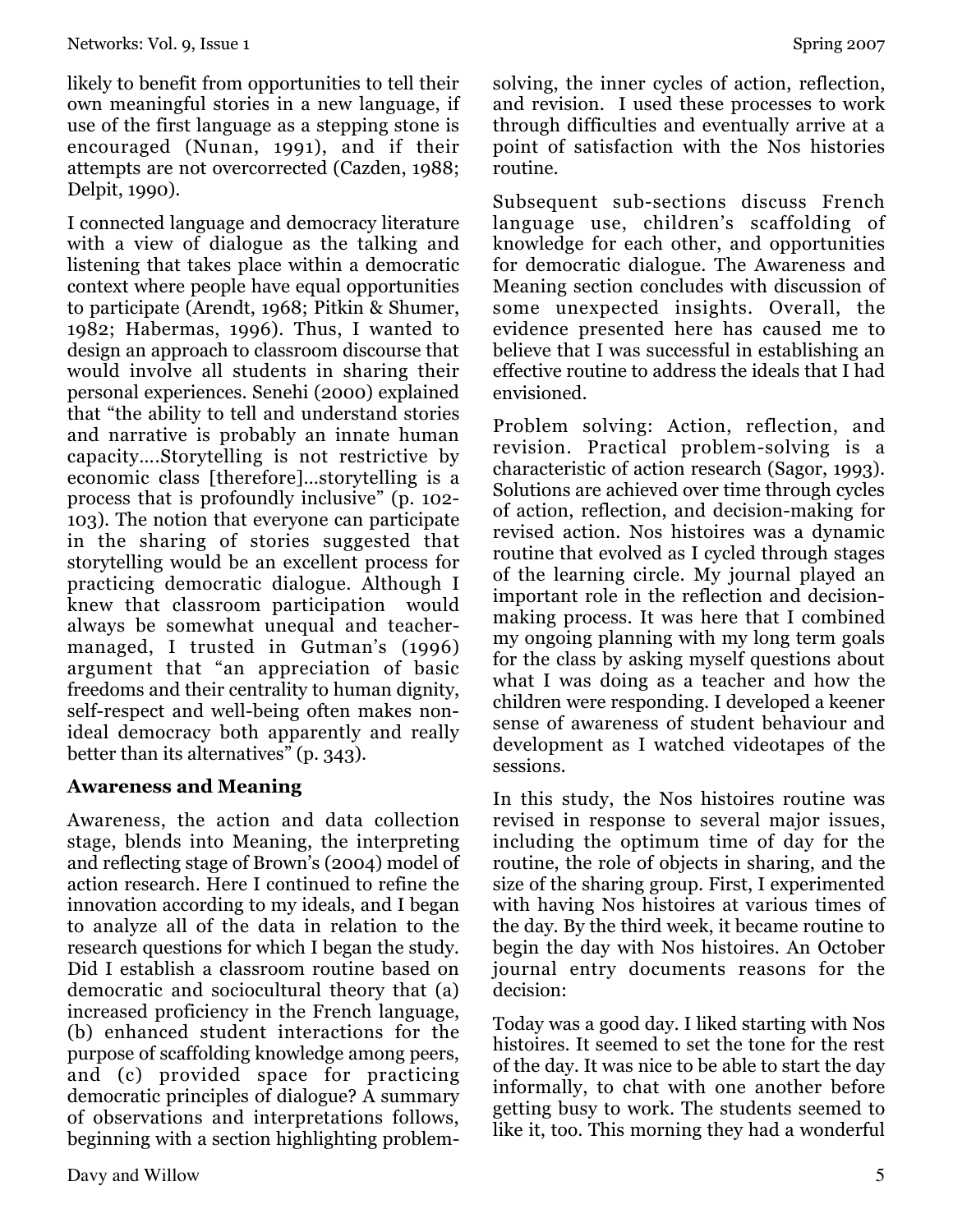conversation with one another about fishing and camping.

The role of objects in Nos histoires became an issue by the fifth week, when more students were bringing items to show and problems arose in ensuring that each student had an opportunity to view the items. We tried passing the objects around, but I found this was too distracting and other stories were not shared or listened to carefully because the focus of attention remained on the objects. Because objects were interfering with my vision of a sharing routine where students were participating and responding respectfully to one another, I made the decision not to allow them. This was a new Commitment that helped to refocus the routine on its original ideals.

Also about the fifth week, group size became an issue; I began to question the effectiveness of having all the students sit together in one large circle. I decided that if my purpose was to build a sense of community in the classroom by engaging students in dialogue, dividing the class into smaller groups would allow for more storytellers and more informal questioning (Cazden, 1994). Yet, I struggled with the idea that the whole class should be a community and that a split would mean that students would no longer be participants in a common experience. We continued as one group until I developed further awareness by reconsidering Whitmore's (1997) comment, "[We] left the students to continue discussions without me….This demonstrated our trust in students to teach one another, an essential part of community" (p. 116). To see if students could truly share their voices with one another I needed to remove myself from Nos histoires.

I had already experimented with leaving the students on their own by allowing them to begin the routine while I spoke to a parent, and I knew that students had been able to explain the routine to a substitute teacher when I was absent. Thus, I was confident that the students could work in a small group independent of the teacher. In mid-November I split the group into two, with a student group leader for each group. Halfway through the sharing time, the storyteller leaders switched groups so that both groups would hear the same stories. I stayed with one group throughout, and the other group was videotaped. At times I did go to the other group to refocus them or remind them to speak in French, but for the most part they interacted independently.

New awareness emerged as the videotapes showed that my presence did change the dynamics of the group and as a result affected student dialogue. It seemed that the children interacted more when the teacher was not present, whether the leader was sharing for the first time or the second. In the Meaning stage, I interpreted the split as supporting the objectives of Nos histoires. However, I am not arguing that the teacher is unimportant in the process. By this time, the routine was wellestablished and the students were familiar with it. I do not believe the children would have been as successful in an independent group without the direct teaching and practice that initially took place as a whole group.

French Language Use. To determine if students increased their proficiency in the French language, I observed the extent to which students were using French in their stories, whether they were helping other students use more French in their stories, and what words and phrases were becoming an automatic part of the students' second language. In the tradition of an exploratory case study, my intention was not to prove the generalizable effectiveness of Nos histoires for language acquisition, but to learn to use Nos histoires to facilitate language growth for students in this classroom. This section explains my observations of student use of French in Nos histoires.

Students were encouraged to dialogue using as much French as possible. When I heard a word or phrase repeated by the students, I would stop the class and provide the French translation. Thereafter the students were expected to repeat that particular word or phrase in French. If students were not using as much French as I thought they were capable of, I would stop stories and say, "Recommence en français" [Start again in French]. In most instances, the stories consisted of more English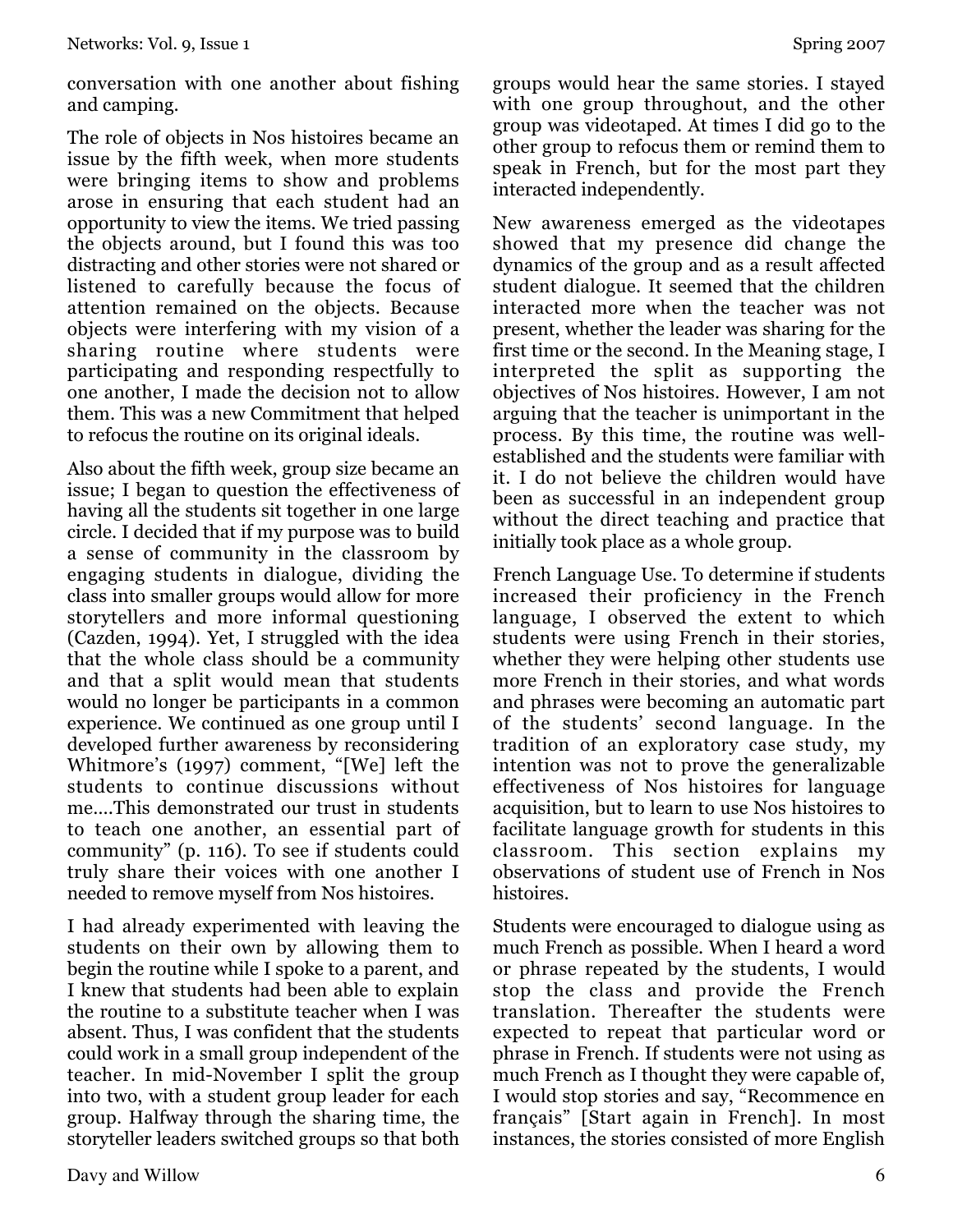words than French words, which is to be expected in a French Immersion Grade 1 class in the beginning months of the school year.

By the fifth week, I noted in my research journal that the children were using French phrases in their stories on a regular basis. Students began their stories with "Un jour" [Once], added familiar family names such as "Maman" [Mom], "Papa" [Dad], "ma soeur" [my sister], or "mon frère" [my brother], and also used "nous sommes allés…" [we went…]. Often common French words that were spoken in English were corrected by fellow classmates. For example, if a student said, "My cat…", another student would call out, "chat". Two of the students had told stories completely in French.

I understood that due to maturation the students would increase their proficiency in French simply by attending the class. Because no pretests or control groups were included in this study, it was difficult to attribute growth in the area of French proficiency to Nos histoires. However, as a teacher of students studying a second language, I was content to see that Nos histoires provided children with opportunities to use French without my prompting.

In comparing the conversations that occurred in Nos histoires with the language used in my previous Grade 1 French Immersion class, it appeared that with Nos histories students had more opportunities to repeat common phrases. Because many stories were related, the same terms were repeated again and again, which allowed for certain phrases to become automatic, for example, "Un jour, nous sommes allés . . ." [One day we went …].

Davy and Willow 7 In the first few weeks of Nos histories, many of the stories centered around sightings of wildlife. For example, one student said, "Papa drove from Quesnel and saw deux bébés ours dans la forêt [Dad drove from Quesnel and saw two baby bears in the forest]." For many days, the students shared stories similar to this and as a result were able to practice using animal vocabulary. This evidence supported the assertion that language production that occurs in the context of social interaction allows students to "try out their knowledge of the

language" (Johnson, 1995, p. 84) and thus "push to the limit their emerging competence" (Nunan, 1991, p. 50).

The data show that more of the students' stories were told using some French (62%) than were told using English only (38%). I was surprised at how often the children used French in their stories, considering that I was not present in most of the transcribed sessions and the students were speaking among themselves. This was a wonderful discovery. I believe that one reason the students did speak French was because they were telling stories with familiar topics and themes, for example, stories about their families or going swimming. Students were motivated to speak French because the vocabulary they were using was familiar, natural, and meaningful to them.

Scaffolding Knowledge. As students shared their stories, they provided information to one another. The following example from my research journal shows that the students were sharing all kinds of factual information with one another, from "fish need water to live" to "fish can bite":

One little girl told a story about family camp. She was in the lake and the fish were tickling her toes. Many kids got involved in the conversation. Two of the boys and the little girl ended up continuing the dialogue even further. They were not putting up their hands to speak but were turn-taking in a respectful manner. Boy#1 thought the girl should have caught the fish. The girl responded, "But I didn't have a net." The talk continued and moved onto the topic of fish needing to be in water or they would die. Boy#2 observed, "But if they are near the shore they'd flop back in the water." Another little girl contributed to the conversation by adding her own story of when her mom was sitting on a log and a fish bit her toes.

Learning from their personal experiences, whether it be camping or watching a television program, the students were able to teach their peers about topics significant to them:

One student shared information from a TV program he had watched. The program was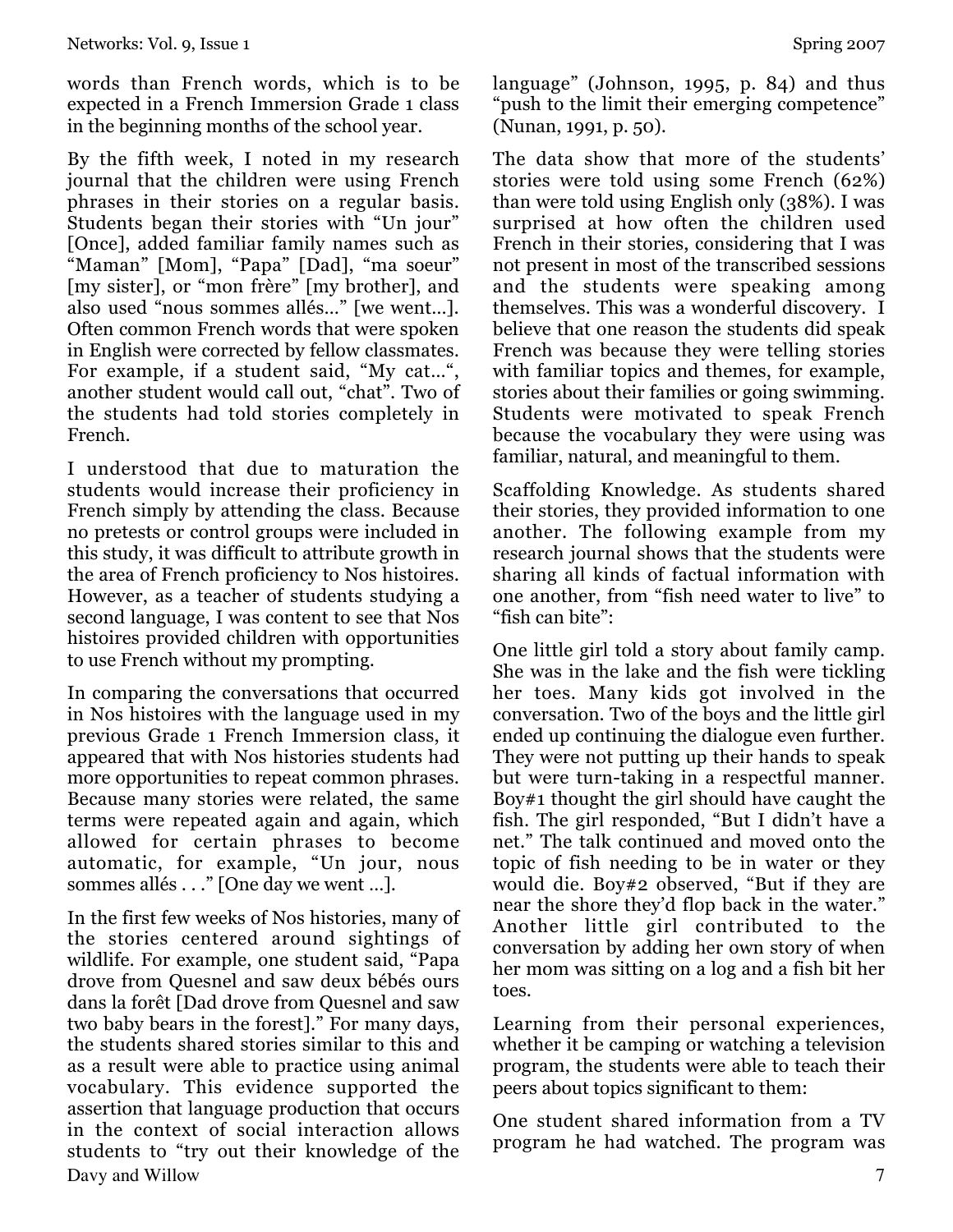about bike safety and the student proceeded to model how to fall off a bike safely. Before I knew it, all the kids were practicing the roll used to fall off a bike.

At times students became very involved in sharing information with one another, and often a story started by one child led to a conversation involving several students. In the following videotape transcription, one of the students was sharing a story about him and his brother playing in the pool. Their brotherly play became aggressive and they began pushing each other under the water. Some of the students thought it was funny that the younger brother pushed the older brother under the water. Other children became quite concerned at the action and shared their opinions to the class:

| St#1: "I pushed him underwater."        |
|-----------------------------------------|
| [Students laughing, cheering]           |
| St#2: "That's not funny."               |
| St#3: "You could die."                  |
| $St#1:$ "No."                           |
| St#4: "Yeah."                           |
| St#2: "That's a rule."                  |
| St#1: "I can see underwater. We kept    |
| pushing each other underwater.          |
| St#2: "That's dangerous."               |
| St#3: "You could get enough water in    |
| your mouth, you could die."             |
| St#1: "No"                              |
| St#2: "Yeah."                           |
| St#1: "It was only one second."         |
| St#2: "It's okay if you go underwater." |
| *Students were speaking in English.     |
|                                         |

Another example from my research journal shows how much fun the students had listening to their classmates:

One student was very good at getting the students to pay attention to his stories. He had very good eye contact with the whole class and spoke excitedly about his topic. One story was about monster trucks. The students were enthusiastic and wanted more details. They spoke directly to the student, ignoring my presence. They would repeat, "Tell us more, tell us more about. . . ". The students were really enjoying themselves, laughing, and interacting with one another. They became their own group, participating without adult intervention.

These examples show that the students were listening to one another, enjoying one another's stories, caring about one another enough to respond to each other, and participating in the sharing process .

I believe that the foundation of sociocultural theory (Bruner, 1966; Wells, 2000) is the idea that our learning occurs in the midst of others. The success of Nos histoires in providing scaffolding may be attributed to the fact that at the center of Nos histoires was a focus on student interactions. The students would not have continued engaging in dialogue, and thus continued learning from one another, without first achieving an interest in one another. It is here that the democracy and sociocultural theories become entwined. In my quest to provide a space for practicing democratic principles, I had to include ideals such as having students speak, listen, and respond to each other freely sharing their unique biographies and alternative views of the world. The ideals that guided me in my search toward democratic dialogue also helped me to create an atmosphere conducive to the scaffolding of knowledge among peer groups. Thus within the action of students learning from one another there was also participation in democratic dialogue.

Democratic Dialogue. To determine whether democratic dialogue was taking place in the classroom, I decided to look at the number of interactions children had while sharing. Interactions were identified when students extended one person's sharing of a story into a conversation.

Students initiated extended conversations with one another almost one third of the time. Although, this may not seem like a lot, considering the age group and novelty of the routine, I believe students were successful. The data showed a gradual increase in the amount of interaction between students from October to December. In the first few weeks, the students did not engage in any extended talk. Towards the end of the study, there were at least one or more interactions between the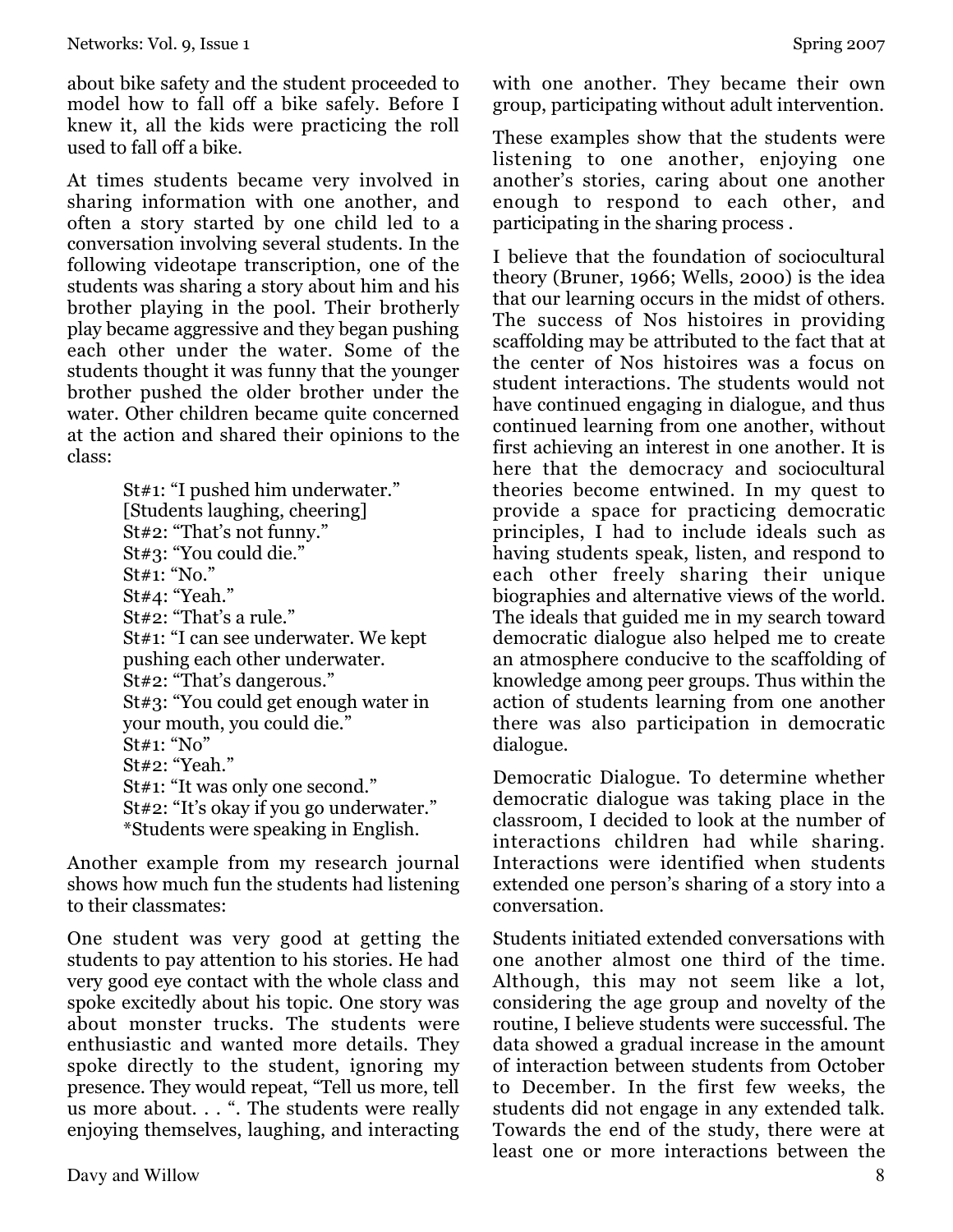students. On December 7, 2004 there were eight interactions. I believe this is evidence that the students were becoming active participants and engaging in classroom dialogue.

One particular interaction, recorded and transcribed, stood out for me:

> St#1: "Aujourd'hui, I mean tomorrow I'm going over to \*" [difficult to hear] St#1: [looks at St#2] St#2: "I don't like stinky cheese." St#1: "But it's for your spaghetti." St#3: "It's really good." St#4, 5, and 6: "Yeah" St#5: "It's parmesan cheese." St#1: "Yeah, it's just called 'stinky cheese'." St#2: "We only just put butter on." St#6: "I never tried that, I should try that." St#2: "...on spaghetti so it can make it slippery." [Students giggling] . \*Students were speaking in English.

In this example the interactive dialogue taking place was a conversation on videotape that took place without the presence of an adult. There was no teacher to enforce turn taking. The students were able to choose what they wanted to talk about, compete with one another for attention, take their turn to speak, and freely interrupt one another. This according to Whitmore (1997) is an example of a trustful relationship. I propose that this trusting relationship showed evidence that we had created a community where students felt safe enough with one another to share their differences and similarities, for example, eating spaghetti in different ways. I believe we created a space where democratic dialogue could be practiced. Students used their voices and were heard by their peers.

Davy and Willow 9 Unexpected Insights. As the year progressed, I learned more about my students as a whole. I observed that some of the students who didn't participate in other activities during class did volunteer to tell a story at Nos histoires. In conversations with my teaching partner, who was not involved in this research, I realized how unique Nos histoires was as a learning experience for the children. The observations of some students by my teaching partner did

not coincide with my own evaluation of the children's progress; her observations in teacher-directed knowledge-acquisition activities in Social Studies and Science classes portrayed some students as uninvolved and less able. In the student-centered and more open-ended Language Arts environment, particularly Nos histoires, some of the same students had a great deal to share and appeared to be able learners; they viewed as students who participated frequently and tried to speak French wherever possible. I began to realize that we were evaluating the students in different learning contexts and as a result seeing the same students display different skills.

This surprising observation confirmed Gilmore's (1986) argument for the importance of assessing students in a variety of instructional circumstances, including the demonstration of literacy skills in peer contexts. As in our classroom, Gilmore noted that teachers saw students as more or less capable and participative, depending upon the structure of the activity. Students chanting and skipping rhymes on the playground demonstrated literacy skills that were not uncovered by assessment of their participation in teacher-directed classroom activities. In our case, the difference between teacher perceptions was not a conflict, but we simply accepted each other as bringing different views of the children as a learners. The team teaching arrangement allowed for negotiation of report card comments, and grades were assigned to subjects based upon each teacher's observations in that class.

For me, the difference in perceptions of learners revealed a need to move away from the traditional IRE (Initiate, Respond, Evaluate) method, where teachers initiate the talk and then evaluate the student response. Alternate methods are needed to allow some students to reveal more of what they were learning. The nature of Nos histoires was peer dialogue, which allowed me to see the students in action from a different perspective. I was not the leader. I did not ask the questions. I did not expect predetermined answers. French phrases were echoed by students. The phrases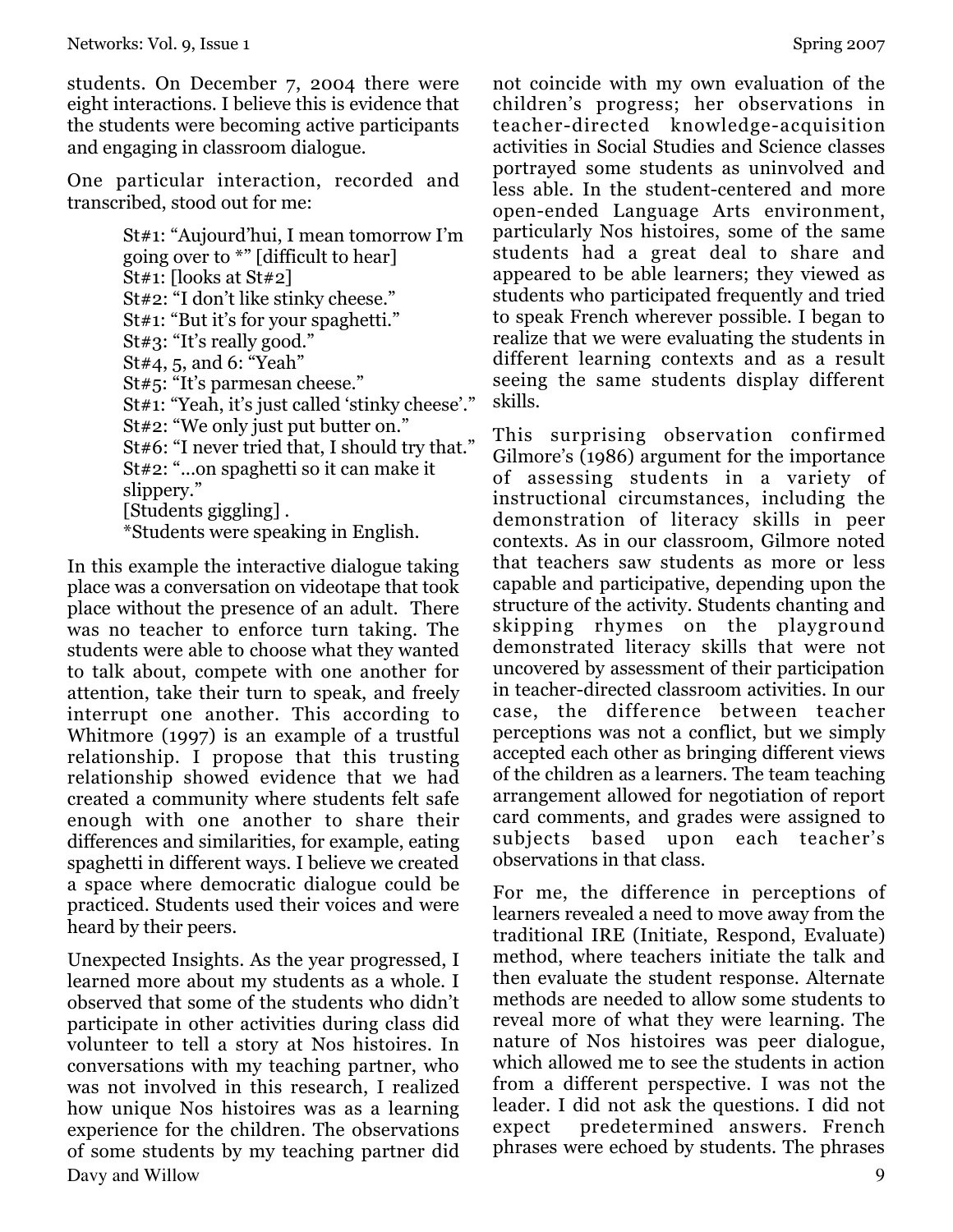they learned were chosen by the students because they were the most frequently used phrases in their stories. There was meaning and purpose behind learning the phrases because Nos histoires provided an opportunity for students to share important messages with their friends.

It was this awareness that also led me to understand why the vocabulary students used regularly in Nos histoires did not transfer to other curriculum areas. Although students would often bring terms from other subjects into their stories (for example, during the Thanksgiving theme, the children used specific vocabulary such as 'le dindon' [turkey] when sharing a Thanksgiving story in Nos histoires; and 'hier' [yesterday] is a term from calendar time), many phrases remained unique to our time in Nos histoires, for example, 'nous sommes allés' [we went], or 'à la piscine' [to the pool]. I saw that Nos histoires provided students with a time and place to practice learned vocabulary because of its unrestricted instructional content. At other times in class, the teaching time was restrictive in that students were unable to use the new language emerging through Nos histoires.

Regarding the significance of Nos histoires, I was thrilled and surprised at the amount of French I was witnessing on the videotape. I was impressed to see evidence to confirm my assessments. However, I also observed that students had some difficulty setting aside their previously learned Show'n'Tell routine. They often returned to the familiar question and answer pattern of their kindergarten year. Still, I was satisfied to realize that there was an improvement in student conversation when students moved away from the conventional Show'n'Tell routine to the storytelling routine of Nos histoires.

The relationships created through Nos histories were most important. The students and I shared our own unique personalities and acted within relationships with others. Thus, we began the process of engaging in a democratic process through dialogue. Although, I cannot confirm that Nos histoires increased the students' proficiency in the French language, I do believe that Nos histoires was a routine that successfully provided the necessary social interaction to create positive learning conditions in a French Immersion classroom.

To summarize the Meaning stage of this study, I found evidence to support the idea that sharing in a storytelling format could be used as a productive instructional tool for the increasing of French language use, the building of concepts through peer learning, and as a space to practice democratic dialogue. I found Nos histoires to be a valuable and successful teaching strategy in all three of these areas. I also discovered that by taking the time to have storytelling each morning, I learned more about the children themselves, their home life, their hobbies and interests, as well as more about their abilities and skills as learners. This knowledge enabled me to scaffold their learning more powerfully.

# **Commitment**

The fourth stage of the learning circle (Brown, 2004) is Commitment, which implies not merely enduring changes in practice but also some inner development or transformation for the teacher. Coulter (2002) explained that "how teachers teach becomes what they teach" (p. 191). I believe these words to be true and have noticed the difference in my own teaching practices as I have internalized the democratic principles of caring and living the good life. As my teaching becomes more caring, so do the attitudes of the students I am teaching. I believe that I have witnessed changes in the attitudes of the students in my class. They want to hear each other's stories and they want to make sure everyone is included in hearing the stories they have to tell.

Beginning with the Wholeness vision of planning, I feel I did not just plan a new routine for Show'n'Tell, but I was determined to strive to create the vision of community and democracy in my classroom while finding opportunities for children to practice French language. As the study progressed, I became more sensitive to the importance of creating a classroom community based on democratic principles. It became more and more critical to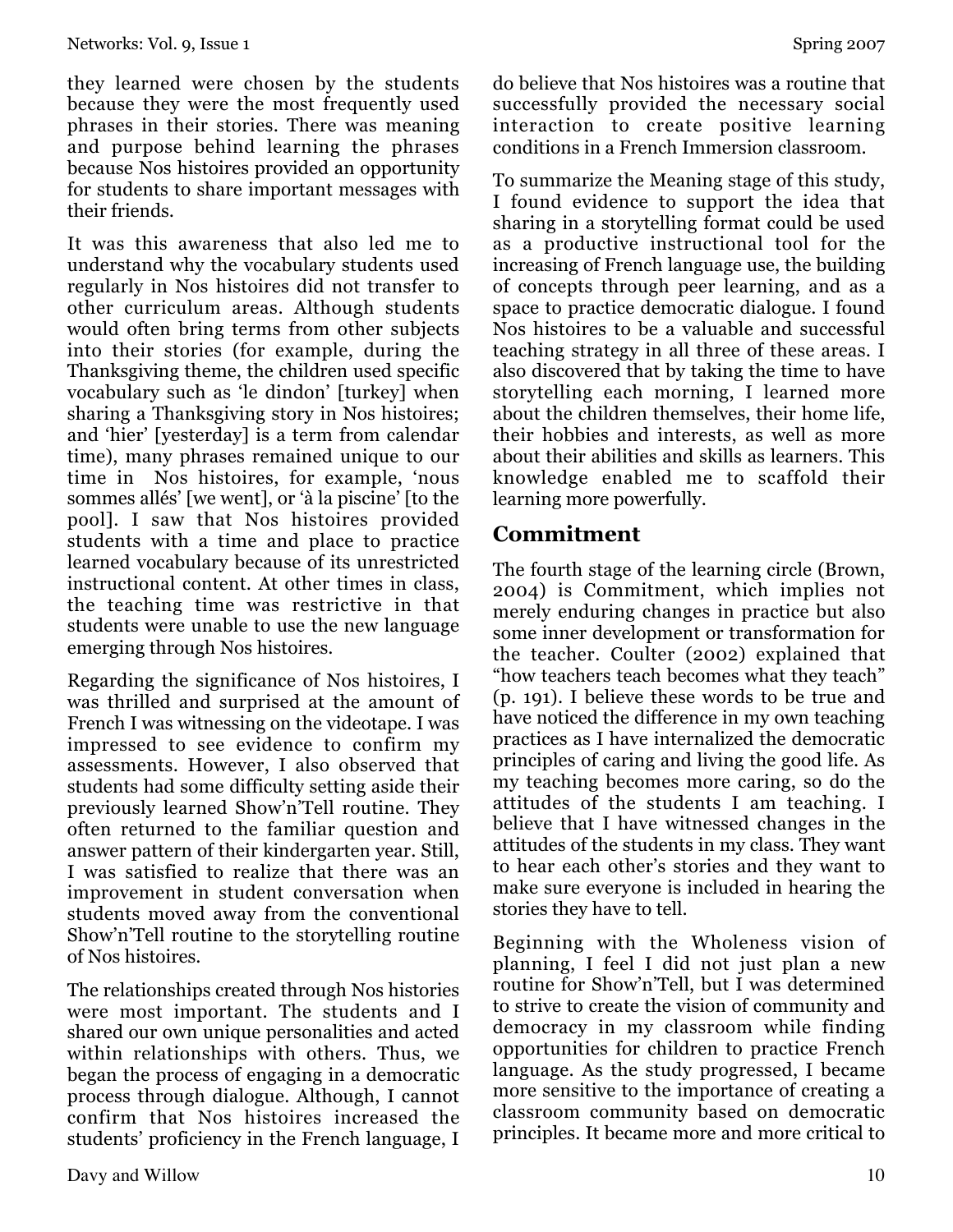me that each student be made to feel important and confident enough to use his or her voice to express an idea, a question, a story, a problem, or a response.

In addition to the specifics of teaching

language and democracy, I became enthralled with the theoretical explanations of authors such as Arendt (1958, 1968), Fenstermacher (1997, 2000), Bruner (1966, 1979), Wertsch (2000), and Noddings (1992). I came to realize how important it is to explore the theories that support practice because the theories are the ideals. As educators, we need ideals to guide our practice.

In the Awareness stage of the learning circle (Brown, 2004), I remained in a constant state of reflection, determining whether or not I was true to my ideals. I found that my own instructional techniques began to change during other parts of the school day. I suddenly began to see opportunities in morning exercises, calendar time, and in math and language arts lessons that allowed me to maintain my ideals so each child had a voice in the classroom. I came to appreciate the value of having some part of the school day reserved for sharing student knowledge without the restriction of having a "right" answer. I will continue to be more aware of the necessity to broaden my approach to evaluation, including consideration of when and where it should take place.

In many areas of teaching, my actions have become more consistent with my ideals. For example, I have altered my parent-teacher interview style to provide more time for parents to share what they believe to be the strengths of their children and the areas in which they wish to see improvement. My altered practice involved asking parents to tell me a story about their child.

Davy and Willow 11 Vygotsky's sociocultural theory emphasized the important role our surroundings have on who we become (Moll, 2000). For me, living the good life now involves thinking about our lives in relationship to those around us. Nos histoires became an educational practice that expanded into not something to teach but a way of teaching. It was a time to practice how

to talk to one another and a time to practice how to listen to one another. As my students and I developed the skills of Nos histoires, I came to value and understand more fully the importance of others as one strives to make the good life a possibility. I have concluded that the good life cannot come to be without caring for others (Noddings, 1992). Along with Colter (2002), I believe that parents who want their children to grow up to be caring adults need to treat their children consistently with that aim. At home and at school, the processes of interaction become the content of what is taught.

In conducting this study, I have become more self-aware as a person and a teacher, which has led to revised action. In fulfilling the Commitment aspect of this study, I have made concerted efforts to discuss curriculum issues with my colleagues. The conversations are not specifically centered around Nos histoires. They are conversations about ideals and visions. As we talk about new curriculum, we discuss how that curriculum will benefit our students beyond learning outcomes. In our discussions, I am able to weigh what I have learned from the literature, what I have learned from my colleagues, and what I have learned from the students to make meaning as an educator in order to find what works best in my classroom. I find the conversations I am drawn to the most are about curriculum that integrates school subjects, for example reading and writing, with social instruction designed to create a classroom atmosphere conducive to community practice. I will continue to engage in such dialogue and to integrate my own experiences in the learning processes for myself and my colleagues. In this way, I too am becoming an involved citizen in the community of education as I practice sharing my own stories with my peers.

### **References**

- Arendt, H. (1958). The human condition. Chicago: University of Chicago Press.
- Arendt, H. (1968). Between past and future. New York: Penguin.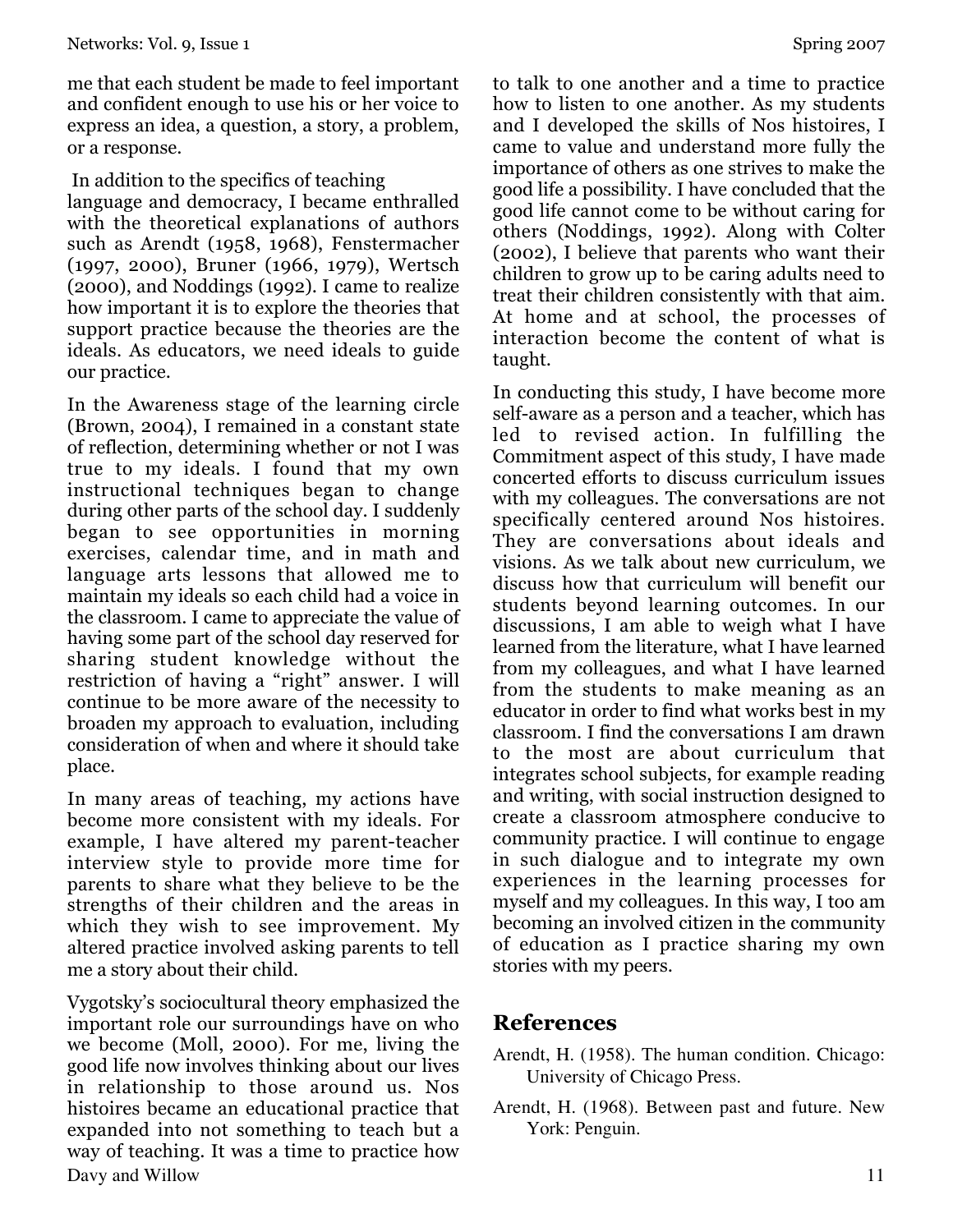- Booth, D. & Barton, B., (2000). Story works: How teachers can used shared stories in the new curriculum. Ontario: Pembroke.
- Brown, W. (2004). Building a learning community through restitution: A case study. Unpublished doctoral dissertation, University of Saskatchewan, Saskatoon, Saskatchewan, Canada.
- Bruner, J. (1966) Toward a theory of instruction. London: Belknap Press.
- Bruner, J. (1979) After John Dewey, what? In On knowing: Essays for the left hand (Exp. Ed.) (pp.113-126). Cambridge, MA: Belknap Press.
- Cazden, C. (1988). Classroom discourse: The language of teaching and learning. Portsmouth: Heinemann.
- Corson, D. (1988). *Oral language across the curriculum.* Philadelphia: Multilingual Matters.
- Coulter, D. (2002). What counts as action in educational action research? *Educational Action Research Journal*, 10, 189-206.
- Clay, M. (1991). Becoming literate: The construction of inner control. Portsmouth: Heinemann.
- Delpit, L. (1990). Language diversity and learning. In S. Hynds & D. L. Rubin (Eds.), *Perspectives on talk and learning,* (pp. 247-266). Urbana, IL: National Council of Teachers of English.
- Dewey, J. (1928). *Experience and education*. New York: Collier.
- Donoahue, Z. (2001). An examination of the development of classroom community through class meetings. In G. Wells (Ed.), *Action, talk, and text: Learning and teaching through inquiry,* (pp. 25-40). New York: Teachers College Press.
- Fenstermacher, G.D. (1997). On restoring public and private life. In J. Goodlad and T., McMannon (Eds.), *The public purposes of*
- Noddings, N. (1992). The challenge to care in schools: An alternative approach to education. New York: Teachers College Press.
- Nunan, D. (1991). Language teaching methodology: A textbook for teachers. New York: Prentice-Hall.

*education and schooling,* (pp. 55-71). San Francisco: Jossey-Bass.

- Fenstermacher, G. D. (2000, July). *What is the difference between the North Star and Northfield? How educational goals and ideals become confused.* Summer institute address for Superintendents on Probing National Issues in Education, Mackinac Island, Michigan.
- Gilmore, P. (1986). Sub-rosa literacy: Peers, play, and ownership in literacy acquisition. In B. B. Schieffelin and P. Gilmore (Eds.), *The acquisition of literacy: Ethnographic perspectives (pp. 155-168).* Norwood, NJ: Ablex.
- Gutman, A. (1996). Democracy, philosophy, and justification. In S. Benhabib (Ed.), *Democracy and difference: Contesting the boundaries of the political, (*pp. 340-347). Princeton: Princeton University Press.
- Habermas, J. (2003). Three normative routines of democracy. In S. Benhabib (Ed.), *Democracy and difference: Contesting the boundaries of the political,* (pp. 21-30). Princeton: Princeton University Press.
- Holly, M. L., Arhar, J., & Kasten, W. (2005). *Action research for teachers: Traveling the yellow brick road* (2nd ed.). Upper Saddle River, NJ: Pearson.
- Michaels, S., & Cazden, C. (1986). Teacher/child collaboration as oral preparation for literacy. In B. B. Scheifeelin & P. Gilmore (Eds.), *The acquisition of literacy: Ethnographic perspectives* (pp. 155-168). Norwood, NJ: Ablex.
- Moll, L. (2000). Inspired by Vygotsky. In C. D. Lee & P. Smagorinsky (Eds.), *Vygotskian perspectives on literacy research: Constructing meaning through collaborative inquiry,* (pp. 256-268). Cambridge: Cambridge University Press.
- Pictin, H.F., & Shumer, S. M. (1982). On Participation. In R. Blaug and J. Schwartzmantel (Eds.), *Democracy: A reader,* (pp. 452-457). New York: Columbia University Press.